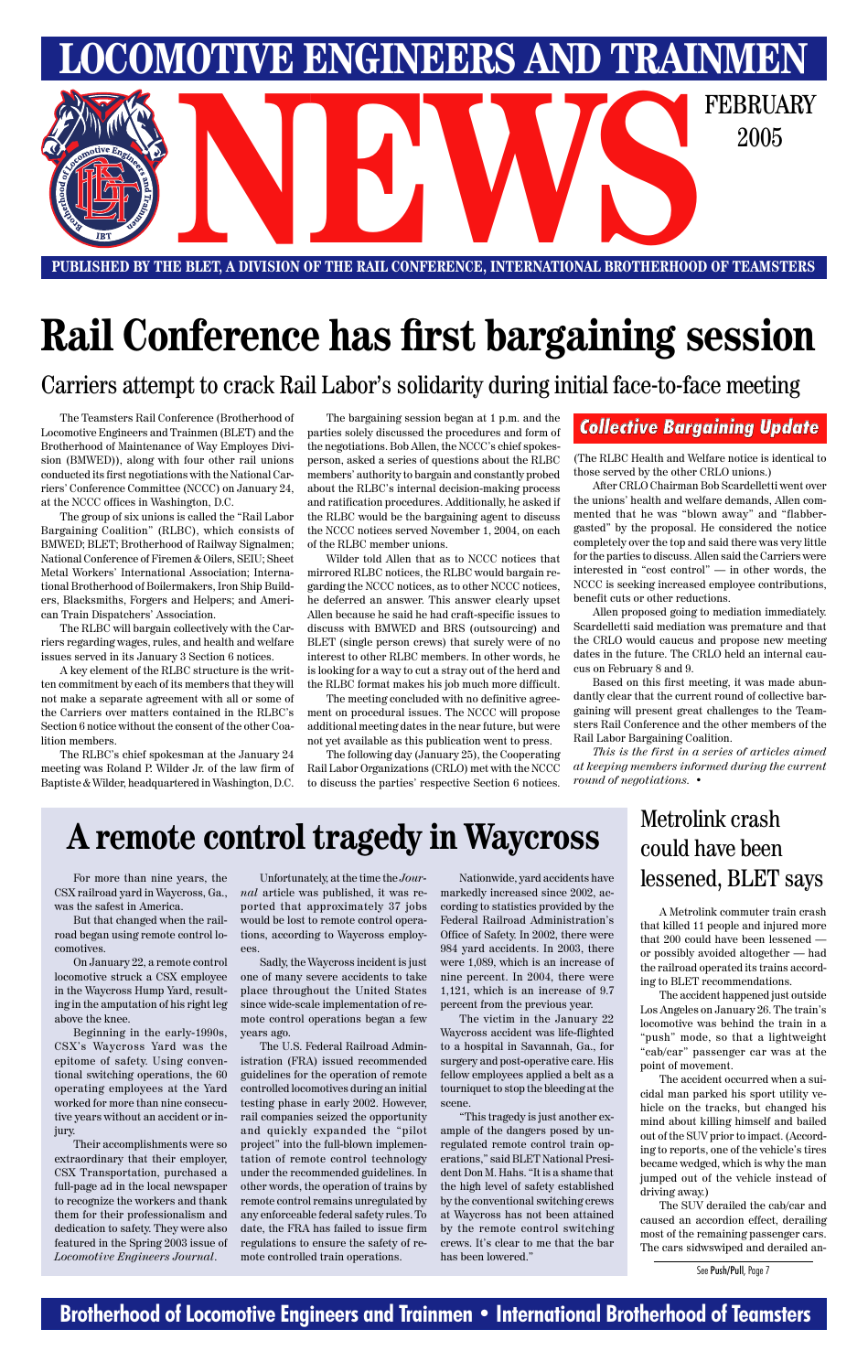## **BLET NEWS**

The Federal Railroad Administration has issued more switching safety recommendations in the wake of January 6's fatal accident in Graniteville, S.C.

In late January, the FRA issued a series of Questions and Answers to help clarify aspects of its Safety Advisory 2005-01, issued on January 11.

The FRA issued the initial Safety Advisory following the fatal accident in Graniteville, S.C., which resulted in the release of deadly chlorine gas and the loss of nine lives, including that of BLET Member Christopher Seeling.

S.A. 2005-01 basically asks companies to make sure their rules require train crews who handle handoperated switches to advise a dispatcher after they restore track switches to their normal position.

In its investigation of Norfolk Southern's January 6 accident in Graniteville, the National Transportation Safety Board (NTSB) indicated that a misaligned manual switch may have been one of the factors that resulted in a freight train being diverted from a main track onto a siding and into the path of parked locomotives. The accident happened in dark territory.

The FRA's Operating Practices Division issued Safety Advisory 2005-01 five days after the accident. A copy is available on the BLET website at:

http://www.ble-t.org/pr/pdf/ SwitchSafetyAdvisory011005.pdf

The follow-up Questions and Answers are as follows:

**Q1.** Will a timetable special instruction or general order meet the recommendation of an "operating rule" with regard to the implementation of the SA?

**A1.** Yes.

**Q2.** Will railroads that currently have a procedure to allow crews to leave main track switches in reverse position, protected by the train dispatcher through a track warrant or similar means, when releasing their limits, still be permitted to do this, i.e., leave the main track switch in reverse position?

**A2.** Yes. The switch left in the reverse position is protected by the train dispatcher, and even though the track warrant will so state, FRA still recommends that the switch position (reverse) be stated anyway when the crew releases the limits of their main track authority. Naturally, the crew will be referring to their switch position awareness form when they do this.

**Q3.** Are railroads who permit main track switches to be left in reverse position and protected by track warrant, or similar means, required to have hard coded safety-edit procedures built in to their dispatching systems?

**A3.** No, although FRA believes it serves as an excellent safeguard, since it prompts the dispatcher to verify the switch position with a member of the crew before the computer will allow the dispatcher to release the limits of a track warrant.

**Q4.** Where railroads, such as the LIRR, use distant switch indicators to protect facing point switches in dark territory, would this exempt them from the recommendations the SA? Would the same apply to railroads, such as BNSF, in dark territory, that use signals to govern movements over automatic switches? Ditto for self-restoring power-operated switches on CSX?

**A4.** Yes, in all three situations.

**Q5.** Do the provisions of the SA apply to movements wholly within territory where operating rules require movement at restricted speed, or the functional equivalent, such as yard limits or restricted limits?

**A5.** No, since the strict requirements of these rules impose that train and engine movements proceed prepared to stop within one-half the range of vision, short of an improperly lined switch.

**Q6.** If a train happens to be within yard limits at the time it reports clear of the limits of its track warrant, do the recommendations contained in the SA apply?

**A6.** No, since no specific switch is involved at the time a crew reports clear of its limits.

However, FRA suggests that the crew report to the dispatcher that, according to the information recorded on their switch position awareness form, that "all main track switches that we operated within the limits of our main track authority are lined and locked in their proper position."

**Q7.** If a main track switch is handled multiple times, does each time have to be recorded on the switch position awareness form?

**A7.** No. Just the first time the switch was reversed, and the last time it was normalled before leaving the area.

**Q8.** Does the employee actually operating the switch have to be the same one reporting a train clear of the limits, such as when the crew of one train operates the switch for another train, such as at a meeting point?

**A8.** No. The crew actually operating the switch would record it on their switch position awareness form. The crew that is actually reporting clear of the limits of their main track authority would state, at the time of reporting clear, after verifying with the crew that actually operated the switch, that the switch was restored to normal by the crew of the other train.

**Q9.** How is the switch position awareness form to be completed when one crew is authorized by track

warrant to leave a main track switch in reverse position, and another crew comes along and is instructed on its track warrant to "normal" the switch?

A9. The switch position awareness form should note this. For example, the crew reversing the switch would show on their form the time the switch was reversed, but in the "time switch lined normal" column, would record that they were authorized by track warrant to leave the switch in reverse. Likewise, the crew that "normalled" the switch would show in the "time switch lined reverse" column, that the switch was authorized to be left reverse by track warrant, and then record the time they "normalled" the switch on their form.

**Q10.** If, during a torrential rainstorm, the conductor is 50 cars back and reverses the switch, notifies the engineer by radio, and then some 20 minutes later, after the switching moves are complete, "normals" the switch, also notifying the engineer by radio, then walks back up to the engine, is it OK for the engineer to have already filled in his/her initials first, at the actual times the switches were operated, and for the conductor to then record his initials after getting back up on the engine?

**A10.** FRA is not concerned with who records their initials first on the switch position awareness form. It is merely recommended that all employees record this information on the form as soon as possible and conduct a job briefing.

**Q11.** Is there a retention period for the switch position awareness form?

**A11.** No, but FRA recommends that the crew either retain them for a reasonable time, such as for five days or five trips, or turn them in to a designated officer at a terminal for review.

**Q12.** Are spring switches in dark territory covered by the SA?

**A12.** No, unless operated by hand by a member of the crew.

**Q13.** Concerning recording the time and crew's initials on the switch position awareness form whenever a main track switch is reversed, would it be acceptable to just record the name and location of the switch on the form, which would signify that the switch was handled, and then record the time and crew's initials when the switch was finally restored to normal (or authorized to be left in reverse position, as provided in the operating rules)?

**A13.** Yes. Although the S.A. recommends the time and crew's initials whenever a main track switch is reversed, the absolute safety-critical information is the switch position at the time the crew leaves the immediate vicinity of that switch, and that is the more crucial item that should be recorded on the form. •

# **FRA issues switching safety information**

### Q&As address switching procedures in dark territory following NS's Graniteville crash

The Teamsters Disaster Relief

Fund recently received an alert for the state of Indiana, which has been ravaged by flooding and winter storms.

Floods swamped Indiana in the first two weeks of January, when an unusual combination of widespread melting ice and snow and approximately nine inches of rain drove some wa-

terways to their highest levels in 70 years in much of the state. The floods



destroyed 128 homes.

If you live in the following counties and have suffered a loss, you may be eligible for relief from the fund. The counties are: Bartholomew, Benton, Blackford, Boone, Brown, Carroll, Cass, Clark, Clay, Clinton, Crawford, Davies, Decatur, Delaware, Dubois, Floyd, Fountain, Gibson,

Grant, Greene, Hamilton, Hancock, Harrison, Hendricks, Henry, Howard, Huntington, Jackson, Jay, Jennings, Johnson, Knox, Lawrence, Madison, Marion, Martin, Miami, Monroe, Montgomery, Morgan, Orange, Owen, Parke, Pike, Posey, Putnam, Randolph, Rush, Scott, Shelby, Sullivan, Tippecanoe, Tipton, Vanderburgh, Vermilion, Vigo, Wabash, Warren, Warrick, Washington, Wells and White.

If you have been impacted, please download and fill out the "Request for Help" form by Friday, February 25. For a PDF of the form, go to: http://www.ble-

#### t.org/pr/pdf/disasteralert.pdf

The IBT is also asking for contributions to provide assistance to members in Indiana.

Please send a donation to the Fund to ensure everyone who is in need gets support and help. Send your check to:

**Teamster Disaster Relief Fund 25 Louisiana Avenue, NW Washington, DC 20001**

Contributions are tax deductible. •

### Teamsters Disaster Relief Fund offers support, asks for contributions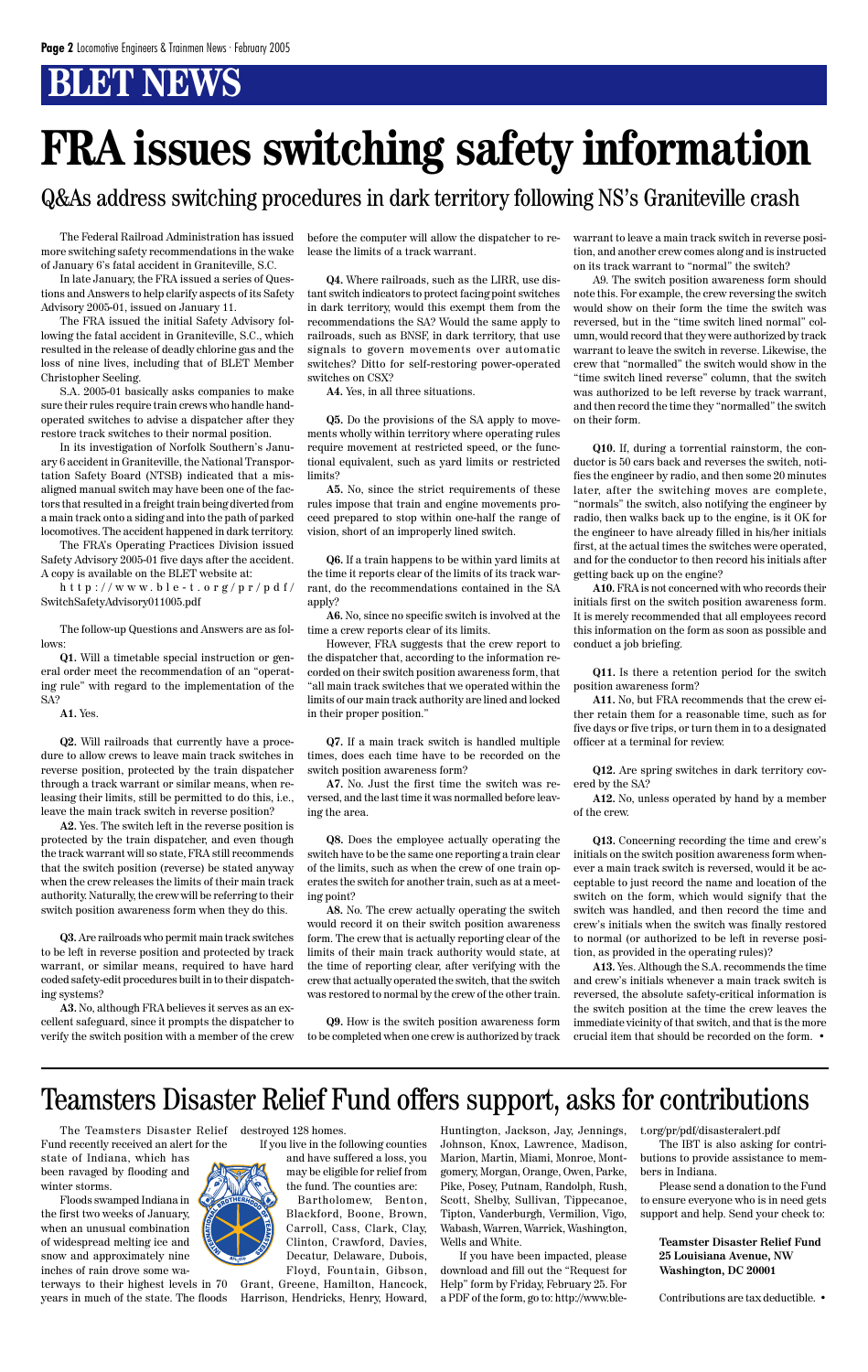### **2004 FOURTH QUA**

### Burlington Northern Santa Fe Canadian National Railway



### Union Pacific Corp.

aaaaaaaaaaaaaaaaaaaaaaaaaaaaaaaaaaaaaaaaaaaaaaaaaaaaaaaaaaaaaaaaaaaaaaaaaaaaaaaaaaaaaaa

aaaaaaaaaaaaaaaaaaaaaaaaaaaaaaaaaaaaaaaaaaaaaaaaaaaaaaaaaaaaaaaaaaaaaaaaaaaaaaaaaaaaaaa

Burlington Northern Santa Fe Corporation (BNSF) reported all-time record quarterly earnings of \$0.91 per share, a 49 percent increase over fourth-quarter 2003 earnings of \$0.61 per share. Fourth-quarter 2004 freight revenues increased \$464 million, or 19 percent, to an all-time quarterly record of \$2.92 billion compared with 2003 fourth-quarter revenues of \$2.46 billion. Consumer Products revenues increased \$212 million, or 22 percent, to an all-time quarterly in the international intermodal, truckload, and perishables

sectors. Industrial Products revenues increased \$89 million, or 16 percent, to \$631 million reflecting strong demand in the building products, petroleum products, and construction products sectors. Coal revenues rose \$90 million, or 17 percent, to \$615 million resulting from record haulage of 66 million tons for utility customers. Agricultural Products revenues were up \$73 million, or 17 percent, to \$492 million driven by strong export moves to the Pacific Northwest.

BNSF's operating ratio improved three and one-half percentage points to 77.1 percent from 80.6 percent in the prior year. •

### Canadian Pacific Railway CSX Transportation



record of \$1.18 billion as a result of double-digit increases provement over the fourth-quarter 2003 performance. For the full year, CN's 2004 CN's quarterly operating ratio was 65.0 percent, a 1.1-percentage point imoperating ratio was 66.9 percent, a 2.9-percentage point improvement over the year-earlier performance.

Canadian National Railway Co. said its fourthquarter profit jumped 68 percent on a sharp rise in revenue from greater commodity shipments during the period. Quarterly income grew to \$376 million from \$224 million in the year-ago period. Revenue

gained 15 percent to \$1.74 billion from \$1.51 billion a year earlier. For the year, earnings were \$1.26 billion up from \$1.01 billion in 2003.

Business levels benefited from the acquisitions of BC Rail and related holdings of Great Lakes Transportation LLC (GLT), which added \$145 million to CN's fourth-quarter 2004 revenues.

for the full year improved to 79.8 percent, from 80.1 percent (excluding other ) of \$315 million in the fourth quarter of 2004 versus \$239 million in the previous Operating expenses were up \$183 million, and the railway's operating ratio specified items). •

Central to CN's performance was strong demand for lumber, chemicals, iron ore, coal, consumer goods from Asia, and Canadian wheat and barley. Six of CN's seven commodity groups registered revenue gains during the fourth quarter. •



The fourth-quarter and full-year operating ratios were the best since 1998. reported 7 consecutive quarter-over-quarter gains in revenues; and KCSR's op-  $\, \cdot \,$  The fourth-quarter ratio of 76.3 percent was an improvement of 4 percentage points compared with the fourth-quarter 2003 operating ratio. For 2004, the operating ratio was 76.7, 5.2 percent points better than 2003, excluding the volunratio of 81.8%, a significant improvement over 86.9% for the fourth quarter 2003. . tary separation charge. The operating ratios in 2003 were 86.6 percent in the fourth quarter and 83.5 percent for the year. •

CSX reported fourth-quarter earnings dropped by about 50 percent, mostly because of charges from the planned sale of its foreign port operations. CSX reported net income of \$66 million in the Octoberto-December period, compared to \$123 million a year earlier. Earnings were reduced by \$93 million

aaaaaaaaaaaaaaaaaaaaaaaaaaaaaaaaaaaaaaaaaaaaaaaaaaaaaaaaaaaaaaaaa aaaaaaaaaaaaaaaaaaaaaa aaaaaaaaaaaaaaaaaaaaaaaaaaaaaaa aaaa aaaaaaaaaaaaaaaaaaaaaaaaaaa aaaaaaaaaaaaaaaa aaaaaaaaaaaaaaaaaa come of \$264 million, compared with \$52 million for fourth quarter 2003. Fourthquarter 2003 was affected by costs related to a voluntary separation program and an asset impairment charge that together reduced the quarter's net income by \$119 million. Excluding the effects of those items, fourth-quarter 2003 net income would have been \$171 million. Net income for 2004 was a record \$923 million, including a third-quarter noncash gain of \$53 million from the Conrail corporate reorganization. Excluding the noncash gain, 2004 net income would have been \$870 million, compared with net income of \$535 million for 2003.

because of last month's agreement to sell CSX's international shipping terminals to Dubai Ports International for \$1.15 billion.

Its fourth quarter 2004 operating ratio was 85.0 percent. For the full year, its operating ratio was 86.6 percent, compared to 87.9 percent for the full year 2003.

The railroad's net earnings were \$66 million, including international terminal's discontinued operations and related tax obligations, which lowered net earnings by \$93 million. Net earnings from continuing operations were \$159 million, up \$47 million, or 42% compared to the prior year's quarter. Surface Transportation operating income, including rail and intermodal operations, was \$315 million, up \$76 million, or 32% compared to the fourth quarter of 2003.

CSX's core Surface Transportation businesses produced operating income year's quarter. •

### Kansas City Southern Norfolk Southern



Canadian Pacific Railway reported net income of \$413 million in 2004, compared with \$401 million in 2003. Net income for the 2004 fourth quarter, however, declined to \$129 million compared with \$174 million

in the 2003 fourth quarter. Results in 2004 reflected a decline of \$115 million (\$130 million after tax) in foreign exchange gains on long-term debt, and a reduction of \$172 million in charges (\$111 million after tax) for other specified items, which included a \$91 million charge (\$55 million after tax) for environmental remediation and a \$19 million reversal (\$12 million after tax) related to labor restructuring.

Full-year operating income was \$789 million, an increase of 8 percent excluding other specified items. The railway's revenue was up \$242 million, with significant growth in five of seven business lines, despite a \$130 million reduction caused by the Canadian dollar's gain against the U.S. dollar.

> NS reported **SOUTHERN** record fourthquarter net in-

Union Pacific Corp. reported an 86 percent drop in net income in the fourth quarter of 2004, compared with the same period in 2003.

The company cited inefficient operations, high fuel prices and a charge for future asbestos claims. Union Pacific, which operates the nation's largest railroad, has struggled with service delays and slow train speeds since fall 2003, when a rapid increase in freight demand coincided with an increase

in retirements by train service workers, cutting into the rail system's capacity. The company said fourth-quarter net income totaled \$79 million, compared with \$551 million in fourth quarter 2003.

The railroad said that because of the poor performance, no executives received end-of-year bonuses. Revenue for the quarter rose to just over \$3.2 billion from more than \$2.96 billion, an 8 percent increase.

For the year, revenue was just over \$12.2 billion, a 6 percent increase from revenue of more than \$11.55 billion in 2003. Net income for the year was \$604 million, which was 62 percent lower than the company's profit of more than \$1.58 billion in 2003.

The railroad has suffered all year from an unexpected burst of business and not enough train crews or locomotives. It has responded by hiring more people and adding locomotives to its fleet.

Storms in California and Nevada that snarled the railroad's traffic in the West in January could cost more than \$200 million in repairs and lost income for this year's first quarter, though some of that will be recovered from insurance, Union Pacific chairman and chief executive Dick Davidson said.

With high demand expected to continue, the railroad is redesigning its operations in a ''Unified Plan'' that includes higher prices, turning down less profitable business and increasing the number of nonstop trains, UP officials said.

The railroad's operating ratio for the quarter ballooned to 97.3 percent, compared to 80.1 percent in the 2003 fourth quarter. For the full year 2004, Union Pacific's operating ratio was 89.4 percent, compared to 81.5 percent for the full year 2003.

*(From the Associated Press, Omaha World-Herald, and Union Pacific financial statements.)* •

Driven by record fourth quarter revenues of \$173.7 million, KCS reported substantial quarter-over-quarter gains in revenues and operating income. Consolidated KCS revenues increased to \$174.6 million, a \$26.1 million increase over the 2003 period. KCS operating income for fourth quarter 2004 was \$27.4 million, compared to an operating loss of \$6.8 million in 2003, which was impacted by a \$21.1 million

pre-tax increase in claims reserves.

Highlights for the quarter included: KCS reaching record consolidated revenues in the fourth quarter 2004 of \$174.6 million, an increase of \$26.1 million over fourth quarter 2003; Revenues for fourth quarter 2004 were a record \$173.7 million, increasing \$26.7 million over fourth quarter 2003; KCS and KCSR have erating income for the fourth quarter 2004 was a record \$31.7 million.

KCSR's enhanced profitability resulted in a fourth quarter 2004 operating



For the full year, KCSR's operating ratio was 84.1%, up from 88.6% in 2003. •

UNION **PACIFIC**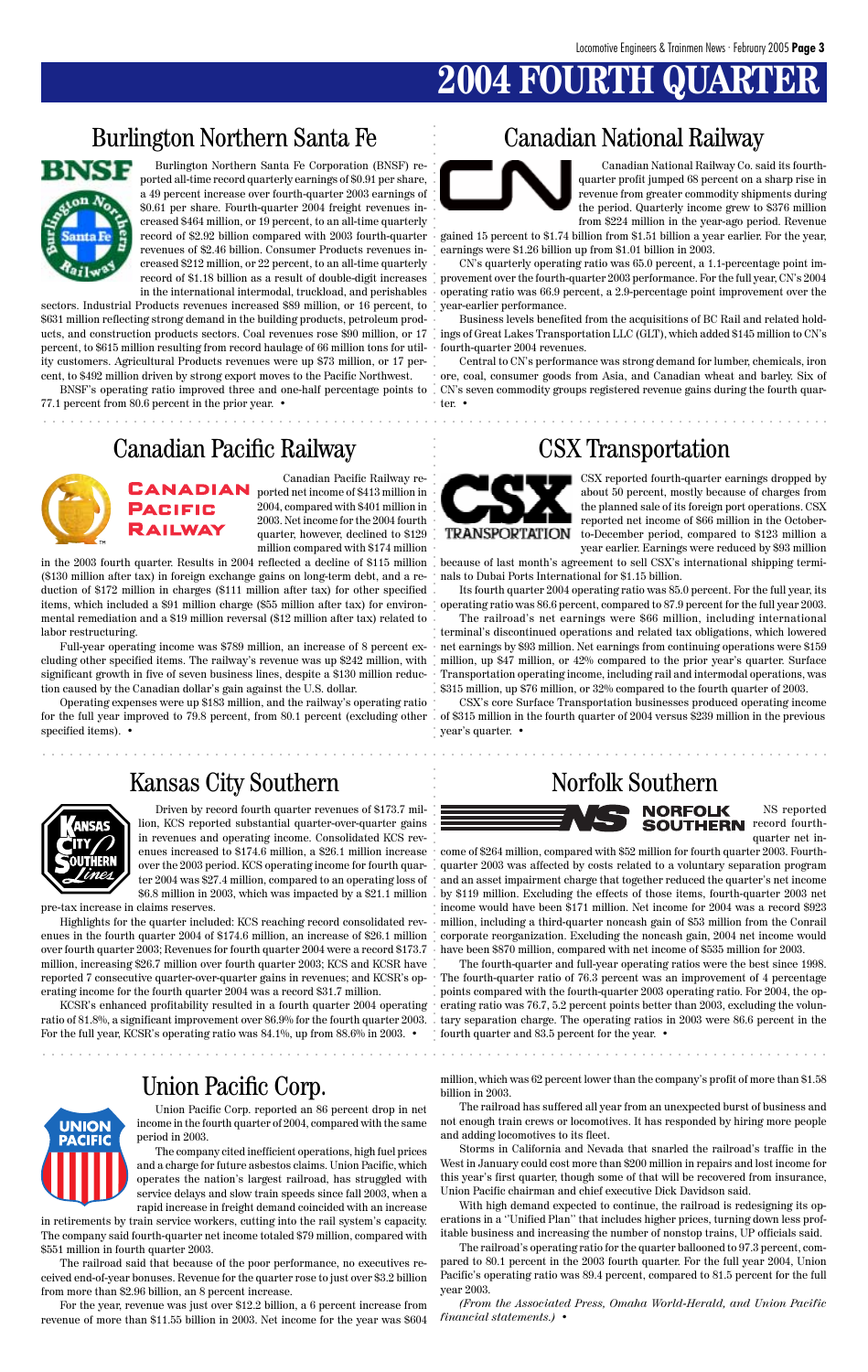## **EDUCATION & TRAINING NEWS**

The BLET Education & Training Department will conduct a Local Chairman Workshop on the campus of the University of Illinois in Champaign, Ill, starting on Sunday, March 20, and ending the evening of Thursday, March 24.

Upon successful completion of the course, everyone will qualify for an \$86 per day stipend from the North American Railway Foundation. The stipends will be paid directly to the Secretary-Treasurer of the respective divisions.

Among other assignments, the workshop will include BLET organizational structure and functions, representing members at disciplinary and decertification hearings, union leadership skills, claim and grievance handling, and writing and editing skills. Participants also will learn how to effectively use the BLET arbitration database. A highlight of the workshops is when attendees participate in a simulated disciplinary hearing.

This class is not just for new Local Chairmen, and the BLET encourages all Local Chairmen to attend.

Local Chairmen will register for the 2005 workshop online through the BLET website at: http:// www.ble-t.org/lc

Members will have to sign up for their rooms in advance and can reserve their room either by check or credit card. Those who do not show up will be charged for the first night's stay. Members will be provided with instructions on how to make room reservations after registering for the workshop through the BLET website.

And, because of the overwhelming response to past workshops, the 2005 workshop will be made available to only Local Chairmen or members of the Local Committee of Adjustment.

The BLET Education & Training Department presents these workshops in conjunction with the National Labor College at the George Meany Center. Workshop instructors will include BLET National Secretary-Treasurer William C. Walpert, BLET Vice-President and Director of Arbitration Richard K. Radek, Special Representative & Coordinator of the Education and Training Department Ken Kroeger, and Assistant Director of the BLET Arbitration Department Marcus Ruef.

The BLET pays the costs of books, equipment, tuition, and a Thursday evening graduation banquet.

> If you have any questions, please contact Ken Kroeger of the BLET Education & Training Dept. at (216) 272- 0986 or kroeger@ble-t.org. •

BLET members who attend are responsible for the cost of transportation, room and board.

Registration for the 2005 workshop is on a first come, first served basis with class size limited to the first 25 who register through the BLET website. For more information, please contact Ken Kroeger of the

## **BLET to conduct Local Chairman Workshop in March**

The BLET Education and Training Department will conduct a refresher class for General Committee Secretary-Treasurers from April 12–14 in Cleveland, Ohio.

During the three-day session, GCA S/Ts will review LM-2 reporting, membership reporting, filing reporting requirements, bond requirements, computer applications, and changes for 2005. There will also be a review of methods for filing various Department of Labor and Railroad Retirement reports, as well as Federal tax returns. A representative from the Department of

Labor will be on hand to answer S-Ts' questions and have tips regarding the preparation of LM-2 reports.

Presenters will include Bill Walpert, BLET National Secretary-Treasurer; Dr. Elaine Reese, Director of Compliance; Ken Kroeger, BLET Special Rep & Coordinator of the Education & Training Department; Bob Broka, Director of Records; and Walt Schmidt, Director of Online Services.

The workshop will take place at the BLET National Division headquarters in Cleveland, Ohio (1370 Ontario St.). Register for the class at http://

www.ble-t.org/gcast .

The class will start at 9 a.m. on April 12 and end at noon on April 14.

Secretary-Treasurers who attend are responsible for their transportation costs as well as their room and board.

A discount rate as been secured at eraton Cleveland City Centre Hotel, 777 Saint Clair Avenue NE (This is within walking distance to the National office).

The room rate is \$85 per night. To make your reservations, please call Patti Smith, Administrative Assistant to the NST, at (216) 241-2630, extension 227, or e-mail her your information (name, arrival date, departure date, credit card number and expiration date to hold your room) to: pmsmith@blet.org.

Please make your reservations by March 22, 2005. Requests after the cutoff date will be honored on a space-andrate-availability basis. You may not be able to obtain the discounted rate of \$85 per night.

### GCof A Secretary-Treasurer refresher course coming on April 12-14

The Education & Training Department of the Brotherhood of Locomotive Engineers and Trainmen is seeking participants for an advanced Local Chairman Workshop scheduled for May 22-27.

The workshop will take place at the National Labor College on the campus of the George Meany Center in Silver Spring, Md.

The advanced workshop will start the evening of Sunday, May 22, and will run all day Monday through Friday, concluding with a banquet on Friday night, May 27.

This workshop is one day longer than the regular Local Chairman's workshop and will go into greater detail on writing, claims handling, and investigations. Among other assignments, the students will be given a topic to research and report back to the class; there will be a session on Duty of Fair Representation (DFR); the Railway Labor Act (RLA); and several appeal letters will have to be written on cases passed out in class. Again, a highlight of the workshop is when attendees participate in a simulated disciplinary hearing.

To attend this workshop you must be a current Local Chairman and have completed the first 5-day Local Chairman's workshop. Attendance at a Local Chairman Workshop at a regional convention does not qualify. Local Chairmen who are interested in registering for the workshop may do so online at http://www.ble-t.org/ lcadvance.

Upon successful completion of the course, everyone will qualify for an \$86 per day stipend from the North American Railway Foundation. The stipends will be paid directly to the Secretary-Treasurer of the respective divisions.

#### Advanced Local Chairman Workshop at Meany Center scheduled for May 22-27

BLET Education & Training Dept. at (216) 272-0986 or kroeger@ble-t.org. Details are as follows: **Local Chairman Workshop, March 20-25, 2005 University of Illinois (Champaign, Ill.)**

- \$835 per week for single room and board; or
- \$675 per week for double room and board. •

### 2004 General Chairman's Workshop in Cleveland



Numerous General Chairmen and Vice General Chairmen gathered in Cleveland from November 15-19, 2004, for a General Chairman's Workshop at BLET National Division headquarters in Cleveland, Ohio. Class participants and instructors are pictured here:

**Seated, from left:** Greg Ross, Arbitration Department Manager; Marcus Ruef, Assistant Arbitration Director; Rick Radek, BLET Vice-President and Arbitration Director; and Ken Kroeger, Coordinator of the Education and Training Department; and Bill Walpert, BLET National Secretary-Treasurer.

**Standing, from left:** Rick Jackman, General Chairman (GC), Elgin, Joliet & Eastern; Craig Carstenson, Vice General Chairman (VGC), Union Pacific-Western Lines; Kevin Peek, VGC, Norfolk Southern-East; Bill Lyons, VGC, CSX-Northern District, Conrail SAA; Mike Twombly, GC, Delaware & Hudson/Springfield Terminal; John Brown, VGC, D&H/ST; Cole Davis, VGC, NS-Northern Lines/Wheeling & Lake Erie; Gary Rowland, VGC, NS-Northern Lines; John Hill, VGC, NS-Northern Lines; Donald Byrom, VGC, Indiana Harbor Belt; George Haskins, VGC, Burlington Northern Santa Fe (SLSF/MNA); Rich Dixon, GC, SEPTA; and John Reynolds, GC, Wisconsin Central.

(Present but not pictured: Gil Gore, GC, UP-Southern Region; and Bill Hannah, GC, UP-Western Lines.)

See Advanced LC Workshop, Page 5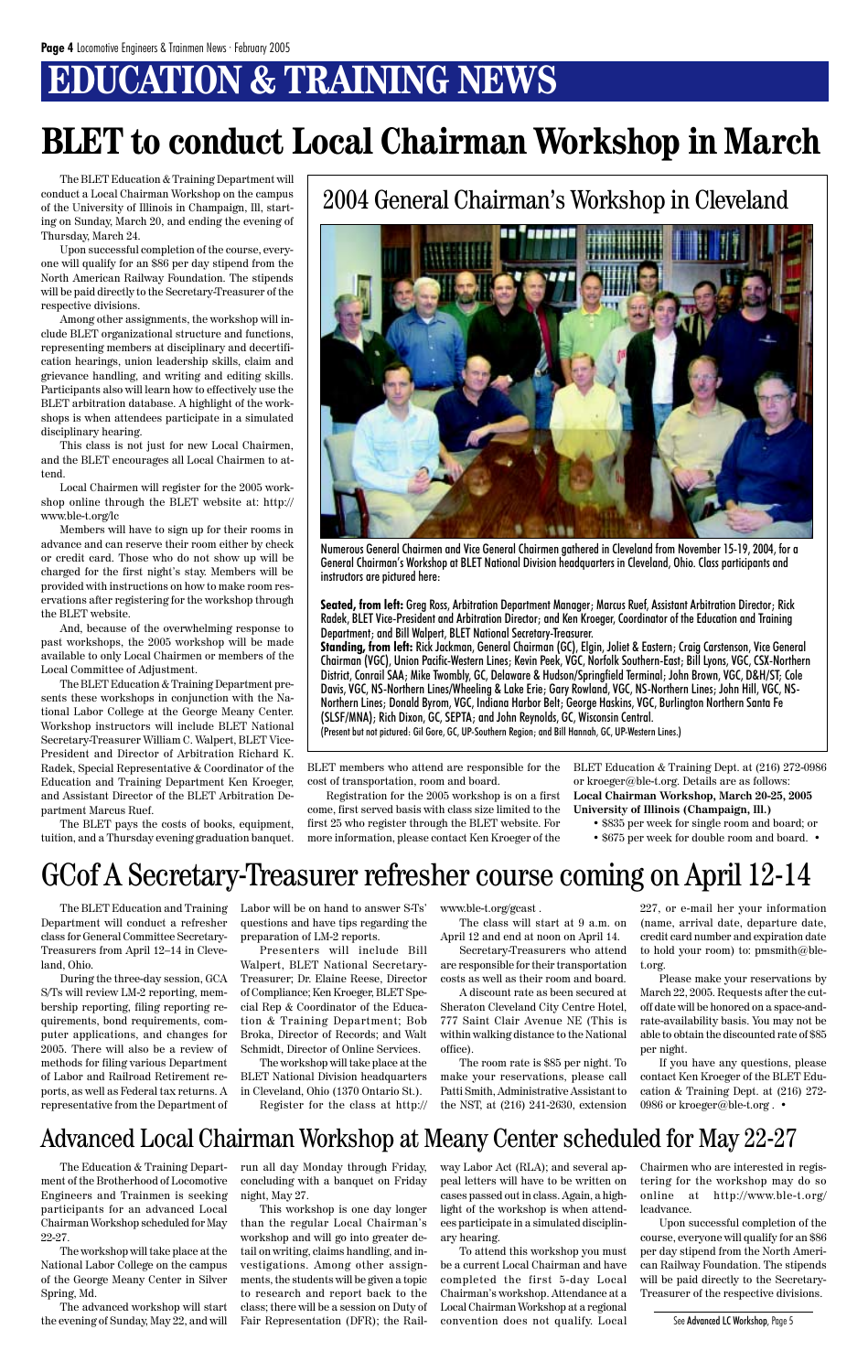### **BT NEW**

**By Phillip L. Polakoff, M.D. Press Associates, Inc.**

A \$500,000 award to a flight attendant who blamed secondhand smoke for her bronchitis and sinus troubles has been upheld by a Florida appeals court. The decision could open the way for damage trials of up to 3,000 similar claims.

The ruling came in a test case for former TWA attendant Lynn French to interpret a \$349 million settlement reached in 1997 between the tobacco industry and nonsmoking attendants.

The flight attendants blamed their illnesses on smoke in the airliner cabin before smoking

was banned on domestic flights in 1990. They put their claims on hold pending the outcome of the French case — the first appeal in a system of mini-trials to determine individual damages.

The cigarette makers had argued that each jury should be required to determine whether secondhand smoke could cause disease.

The three-judge panel of Florida's 3rd District Court of Appeal said that question had already been answered in the settlement.

Although still questioning the language of the settlement, the nation's biggest cigarette

makers, as of late in December, had not decided whether to ask the full court for a ruling.

This latest court ruling could focus fresh attention on the subject of secondhand smoke: What is it? How hazardous is it?

Secondhand smoke (SHS) includes both smoke from a burning cigarette, cigar or pipe, and smoke exhaled by smokers.

According to a recent report of the Tobacco Use Prevention Service of the Oklahoma State Department of Health, secondhand smoke is a mixture of more than 4,000 chemicals, many of which are strong irritants.

The report said 53,000 nonsmokers are killed each year by secondhand smoke in the United States. It is ranked as the third-leading cause of preventable death.

The SHS-caused deaths are primarily from cancer, heart disease and breathing disorders.

In 2000, the National Toxicology Program — a tough interdepartmental scientific review process — first listed secondhand smoke as a carcinogen in

> For additional information about this workshop, please contact Ken Kroeger, Coordinator of the BLET Education & Training Dept., at (216) 272- 0986 or kroeger@ble-t.org. •

its periodic report required by Congress.

The Environmental Protection Agency (EPA) estimates that SHS causes 3,000 lung cancer deaths in nonsmokers each year. SHS also causes nasal sinus cancer.

On the subject of heart disease and stroke, numerous studies confirm that SHS kills more Americans through heart disease than any other disease. Estimates of the SHS-caused heart disease toll in this country range from 35,000 to 62,000 deaths per year.

A 1999 study showed SHS exposure increases the risk of stroke by 58 percent.

A study of 32,000 nurses over several years showed that regular exposure to secondhand smoke at work increased their risk of coronary heard disease by 91 percent. Occasional exposure to SHS increased the risk by 58 percent

compared to those who avoided exposure.

For asthma sufferers, SHS can cause immediate danger by triggering attacks. The majority of asthma sufferers report symptoms ranging from discomfort to severe distress from SHS exposure.

• • •

*If you have any questions or suggestion for future articles, write Dr. Polakoff at: 171 Alvarado Rd., Berkeley, Calif. 94705.* •

The BLET Education & Training Department presents these workshops in conjunction with the staff of the George Meany Center. Workshop instructors will include: BLET National Secretary-Treasurer William C. Walpert; BLET Vice-President Richard K. Radek; Assistant Director of the BLET Arbitration Department Marcus Ruef; and Special Representative & Coordinator of Education and Training Ken Kroeger.

#### Advanced LC Workshop Continued from Page 4

The BLET pays the costs of books, equipment, tuition, and a Friday evening graduation banquet. BLET members who attend are responsible for their transportation costs as well as the cost of room and board.

Registration for the Advanced Local Chairman workshop is on a firstcome, first-served basis with class size limited to the first 20 who register through the BLET website.

### Opinion: Flight attendants score big win in secondhand smoke case

According to Gilles Halle, President of the Teamsters Canada Rail Conference (TCRC), the UTU is at it again, skewing the facts of a news event for political gain.

Halle called the UTU's recent website posting regarding the Supreme Court of Canada case, Via Rail Canada Inc., et al. V. George Cairns, et al., "a total misstatement of the facts."

The Supreme Court of Canada has not levied any specific fines on the TCRC, BLET or Teamsters, President Halle said. For the UTU to claim so on its website is nothing more than irresponsible speculation, he said.

"The Teamsters Canada Rail Con-

ference views the UTU article in the context that it should be taken — nothing but spin-doctored propaganda. The real intent of this article is to scare the growing number of (the UTU's) Canadian members who are questioning their Canadian autonomy," Halle said.

Regarding the case itself, Halle said it is premature to speculate on the final outcome.

"The next step is to go back to the Canadian Industrial Relations Board and initiate discussions on how to implement their decision," he said. "This will take a few months. There are an abundance of issues that require clarification and any decision on implementation will require a lot of thought and discussion."

Halle also said the UTU release was misguided in stating that the "BLE" would be responsible for a levy or fine resulting from this lawsuit.

"It is not the union that breached a promise, but rather Via Rail when they said that they were going to give conductors equal opportunity for the engineer positions. Via Rail is the one who has refused all the demands, proposals and resolutions leading to the present outcome. They are the ones who will have to assume the liability, if any."

Halle concluded by stating that UTU membership in Canada is incredibly displeased by the actions of its International leadership. He cited the TCRC's major victory over UTU Canada just last year, when the UTU attempted to raid the former BLE Canada at CP Rail, but the attack completely backfired. A wide majority of UTU membership voted to join the new TCRC rather than stay with the UTU. As a result of the UTU-forced election, the TCRC not only kept 1,700 engineers, but added 2,800 trainmen.

"The UTU news article was issued by very few of their frustrated officers to counteract the legitimate request of their membership in Canada to stop these nonsense attacks," Halle said.

# **Via Rail: The straight story from TCRC**

### **PASSENGER RAIL NEWS**

#### Judge issues TRO to halt LIRR strike threat

The BLET's Long Island Rail Road General Committee of Adjustment's plans to strike over management's illegal use of contractors to move locomotives was halted after a federal judge issued a temporary restraining order (TRO) on January 27.

LIRR General Chairman Bob Evers, said the union would obey the judge's order, but is preparing for a court date on February 18, where it will fight the LIRR's decision to use outside labor to move trains in a Queens maintenance yard.

At issue is warranty work being performed on new M-7 electric cars by the manufacturer, Bombardier of Canada. The railroad leased a Long Island City maintenance shop to Bombardier for the work.

Evers said he doesn't dispute that the railroad is entitled to the warranty work, but the existing union contract stipulates that certified LIRR engineers should move the trains. He said it's a major issue because it could lead to the railroad privatizing other types of work. For example, he said, the railroad could decide to contract or lease the operation of its stations or branches to a private business.

*(The New York Daily News)* •

#### Bush budget proposal would eliminate Amtrak

The Bush administration has proposed eliminating operating subsidies for Amtrak as part of a push to cut budget deficits.

Bush's fiscal 2006 budget, which he sent to Congress on February 7, allocated no subsidy for Amtrak to run its trains. But it offered \$360 million for maintenance on the flagship Northeast Corridor between Washington and Boston — which Amtrak owns — and for commuter services.

The proposal must be approved by Congress, and the administration faces a fight in getting approval for a budget that aims to nearly freeze the growth of domestic spending not tied to national defense.

Many called it Amtrak's most serious threat yet and a stark reality that U.S. transportation planners are serious about dramatically altering or dismantling the rail line.

For the current fiscal year, Bush proposed \$900 million and Congress raised that to \$1.1 billion, of which about \$570 million was operating subsidies. For next fiscal year, the budget includes nothing for operating subsidies and about \$360 million for capital expenses for the Northeast corridor.

*(Reuters, New York Times)* •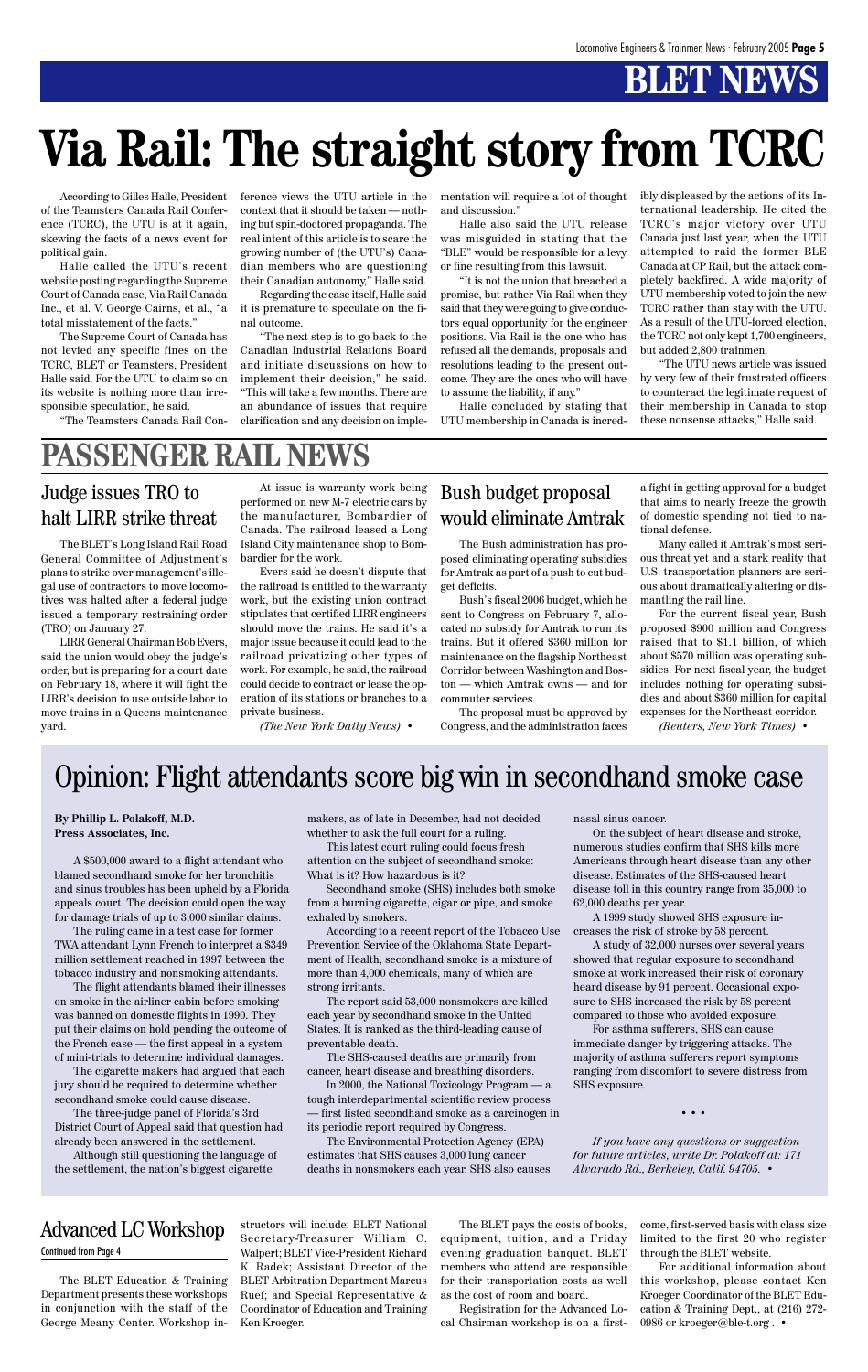### **BLET NEWS**

The following questions and answers describe the tax statements issued by the Railroad Retirement Board (RRB) each January for Federal income

tax purposes. Railroad retirement beneficiaries needing information about these statements, or tax withholding from their benefits, should contact the nearest office of the RRB. For further Federal income tax information, railroad retirement beneficiaries should con-

tact the nearest office of the Internal Revenue Service.

**1. How are the annuities paid under the Railroad Retirement Act treated under the Federal income tax laws?**

A railroad retirement annuity is a single payment comprised of one or more of the following components, depending on the annuitant's age, the type of annuity being paid, and other factors: a Social Security Equivalent Benefit (SSEB) portion of tier I, a Non-Social Security Equivalent Benefit (NSSEB) portion of tier I, a tier II benefit, a vested dual benefit, and a supplemental annuity.

In most cases, part of a railroad retirement annuity is treated like a social security benefit for Federal income tax purposes, while other parts of the annuity are treated like private pensions for tax purposes. Consequently, most annuitants are sent two tax statements from the RRB each January, even though they receive only a single annuity payment each month.

#### **2. Which railroad retirement benefits are treated as social security benefits for Federal income tax purposes?**

The SSEB portion of tier I (the part of a railroad retirement annuity equivalent to a social security benefit based on comparable earnings) is treated for Federal income tax purposes the same way as a social security benefit. The amount of these benefits that may be subject to Federal income tax, if any, depends on the beneficiary's income.

If taxable pensions, wages, interest, dividends, and other taxable income, plus tax-exempt interest income,

plus half of the amount of the social security equivalent benefit payments exceed:

• \$25,000 for an individual, \$32,000 for a married couple filing jointly, and zero for a married individual who files separately but lived with his or her spouse any part of the year, up to 50 percent of these railroad retirement benefit payments may be considered taxable income;

• \$34,000 for an individual, \$44,000 for a married couple filing jointly, and zero for a married individual who files separately but lived with his or her spouse any part of the year, up to 85 percent of these benefits may be taxable.

**3. Which railroad retirement benefits are treated like private pensions for Federal income tax purposes?**

The NSSEB portion of tier I, along with tier II benefits, vested dual benefits, and supplemental annuities are all treated like private pensions for Fedholding  $(0\%, 15\% \text{ or } 30\%)$  and country of permanent residence.

eral income tax purposes. In some cases, primarily those in which early retirement benefits are payable to retired employees and spouses between ages 60 and 62, and some occupational disability benefits, the entire annuity may be treated like a private

pension. This is because social security benefits based on age and service are not payable before age 62 and social security disability benefit entitlement requires total disability.

**4. What information is shown on the railroad retirement tax statements sent to annuitants in January?**

One statement, the blue and white Form RRB-1099 for U.S. citizens or residents (or black and white Form RRB-1042S for nonresident aliens), shows the SSEB portion of tier I or special minimum guaranty payments made during the tax year, the amount of any such benefits that an annuitant may have repaid to the RRB during the tax year, and the net amount of these payments after subtracting the repaid amount. The amount of any offset for workers' compensation and the amount of Federal income tax withheld from these payments are also shown. Illustrations and explanations of items found on Form RRB-1099 and Form RRB-1042S can be found in IRS Publication 915, Social Security and Equivalent Railroad Retirement Benefits.

The other statement, the green and white Form RRB-1099-R (for both U.S. citizens and nonresident aliens), shows the NSSEB portion of tier I, tier II, vested dual benefit, and supplemental annuity paid to the annuitant during the tax year, as well as the employee contributions amount. The NSSEB portion of tier I along with tier II are considered contributory pension amounts and are shown as a single combined amount in the Contributory Amount Paid box item on the statement. The vested dual benefit and supplemental annuity are considered noncontributory pension amounts and are shown as separate box items on the statement. Also shown is the amount of Federal income tax withheld from these payments. In addition, the statement shows the amount of any of these prior year benefits repaid by the annuitant to the RRB during the tax year, but this amount is not subtracted from the gross amounts shown because its treatment depends on the years to which the repayment applies and its taxability in those years. To determine the year or years to which the repayment applies, annuitants should contact the RRB. Illustrations and explanations of items found on Form RRB-1099-R can be found in IRS Publication 575, Pension and Annuity Income.

If the annuitant is taxed as a nonresident alien of the United States, Form RRB-1042S and/or Form RRB-1099-R will show the rate of tax with-

The total Part B Medicare premiums deducted from the railroad retirement annuity may also be shown on either Form RRB-1099 (Form RRB-1042S for nonresident aliens) or Form RRB-1099-R.

The statements also include the annuitant's name, current mailing address, RRB claim number and payee code, United States taxpayer identifying number (social security number or individual taxpayer identification number), detailed explanations of all the items on the statements, and the tollfree telephone numbers and Web site addresses of the RRB, the Internal Revenue Service, and the Social Security Administration.

Copy B and/or Copy 2 of Form RRB-1099-R must be submitted with the annuitant's tax return. Annuitants should retain copy C of all statements for their records, especially if they may be required to verify their income in connection with other Government programs.

#### **5. What is the significance of the employee contributions amount?**

For railroad retirement annuitants, the employee contributions amount is considered the amount of railroad retirement payroll taxes paid by the employee that exceeds the amount that would have been paid in social security taxes if the employee's railroad service had been covered under the Social Security Act. The employee contributions amount is referred to by the IRS as an employee's investment, or cost, in the contract. Employee contributions are not a payment or income received during the tax year. Only employee and survivor annuitants have an employee contributions amount shown on their Form RRB-1099-R.

The use and recovery of the employee contributions amount is important for annuitants since it affects the amount of taxable income to be reported on income tax returns for a tax year. There is a tax savings advantage in using (recovering) employee contributions since it will reduce the amount of taxable income. Annuitants should refer to IRS Publication 575, Pension and Annuity Income, and Publication 939, General Rule for Pensions and

Annuities, for more information concerning the tax treatment of the contributory amount paid (see item 6 below) and use of the employee contributions amount.

**6. How are contributory and noncontributory pension amounts taxed?**

Amounts shown on Form RRB-1099-R are treated like private pensions and taxed either as contributory pension amounts or as noncontributory pension amounts. The NSSEB portion of tier I and tier II (shown as the contributory amount paid on the statement) are contributory pension amounts. Contributory pension amounts may be fully taxable or partially taxable. Vested dual benefits and supplemental annuities are considered noncontributory pension amounts.

Noncontributory pension amounts are always fully taxable.

For annuitants with annuity beginning dates before July 2, 1986, the contributory amount paid is fully taxable. For annuitants with annuity beginning dates from July 2, 1986, through December 31, 1986, the contributory amount paid is partially nontaxable for the life of the annuitant. For annuitants with annuity beginning dates effective January 1, 1987, and later, the contributory amount paid is partially nontaxable for a specified period of time based on life expectancy as determined by IRS actuarial tables.

The contributory amounts paid of disabled employee annuitants under minimum retirement age are fully taxable. (Minimum retirement age is generally the age at which individuals could retire based on age and service.) Employees who retired based on age and service and disabled employee annuitants who reach minimum retirement age may use the employee contributions amount shown on their Form RRB-1099-R to compute a tax-free portion of their contributory amount paid.

The RRB does not calculate the nontaxable amount of the contributory amount paid for annuitants. Annuitants should contact the IRS or their own tax preparer for assistance in calculating the nontaxable amount of their contributory amount paid. For more information on the tax treatment of the contributory amount paid, vested dual benefits, supplemental annuities, the employee contributions amount, and how to use the IRS actuarial tables, annuitants should refer to IRS Publication 939, General Rule for Pensions and Annuities, and IRS Publication 575, Pension and Annuity Income.

**7. Does Form RRB-1099-R show the taxable amount of any contributory railroad retirement benefits or just the total amount of such benefits paid during the tax year?**

Since 1993 (tax year 1992), Form RRB-1099-R shows the total amount of any contributory railroad retirement benefits (NSSEB and tier II) paid during the tax year. The RRB does not calculate the taxable amounts. It is up to the annuitant to determine the taxable and tax-free amounts of the contributory amount paid using the employee



contributions amount.

#### **8. Can an employee's contributions amount change?**

Yes. The employee contributions amount shown on Form RRB-1099-R is based on the latest railroad service and earnings information available on the RRB's records. Railroad service and earnings information (and the corresponding employee contributions amount) often changes in the first year after an employee retires from railroad service. That's when the employee's final railroad service and earnings information is furnished to the RRB by his or her employer. As a result, the employee contributions amount shown on the most recent Form RRB-1099-R may have increased or decreased from a

## **Federal income tax and Railroad Retirement benefits**

See Railroad Retirement, Page 7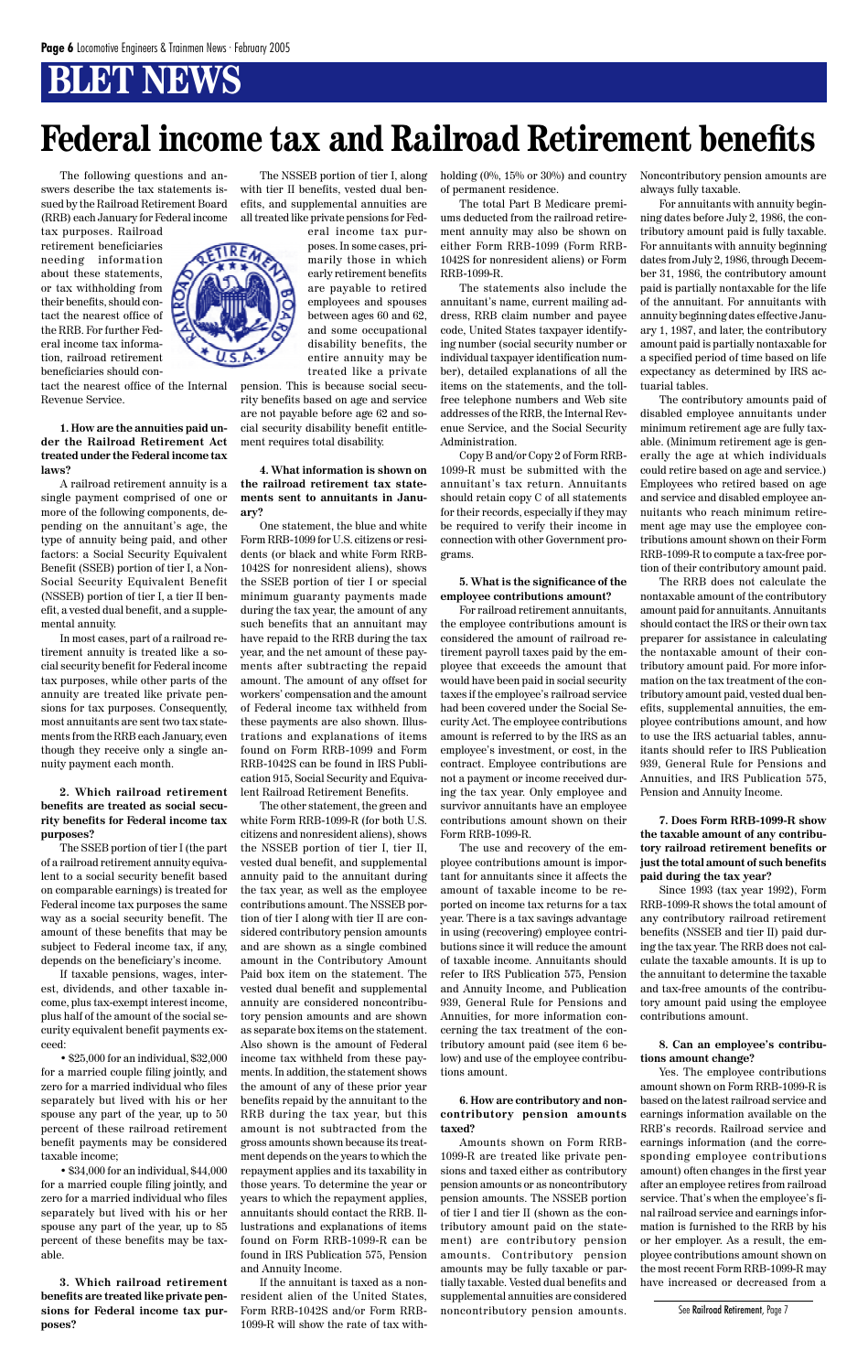## **BLET NEWS**

previously-issued Form RRB-1099-R.

Any change in an employee contributions amount is fully retroactive to the railroad retirement annuity beginning date. This could affect the taxable amounts reported to the IRS on prior income tax returns. Generally, an increase in the employee contributions amount is advantageous, as it will yield a larger tax-free amount. However, a decrease in the employee contributions amount may be disadvantageous since it may result in an increased tax liability. In any case, annuitants should determine if any change in their employee contributions amount would require them to file original or amended Federal income tax returns for prior tax years.

#### **9. What if a person receives social security as well as railroad retirement benefits?**

Railroad retirement annuitants who also received social security benefits during the tax year receive a Form SSA-1099 (or Form SSA-1042S if they are nonresident aliens) from the Social Security Administration. They should add the net social security equivalent or special guaranty amount shown on Form RRB-1099 (or Form RRB-1042S) to the net social security income amount shown on Form SSA-1099 (or Form SSA-1042S) to get the correct total amount of these benefits. They should then enter this total on the Social Security Benefits Worksheet in the instructions for Form 1040 or 1040A to determine if part of their social security and railroad retirement social security equivalent benefits is taxable income. Additional information on the taxability of these benefits can be found in IRS Publication 915, Social Security and Equivalent Railroad Retirement Benefits.

**10. Are the residual lump sums, lump-sum death payments or separation allowance lump-sum amounts paid by the RRB subject to Federal income tax?**

No. These amounts are nontaxable and are not subject to Federal income tax. The RRB does not report these amounts on statements.

#### **11. Are Federal income taxes withheld from railroad retirement annuities?**

Yes, and the amounts withheld are shown on the statements issued by the RRB each year. However, an annuitant may request that Federal income taxes not be withheld, unless the annuitant is a nonresident alien or a U.S. citizen living outside the United States.

Annuitants can voluntarily choose to have Federal income tax withheld from their SSEB payments. To do so, they must complete IRS Form W-4V, Voluntary Withholding Request, and send it to the RRB. They can choose withholding from their SSEB payments at the following rates: 7 percent, 10 percent, 15 percent, or 25 percent.

Annuitants who wish to have Federal income taxes withheld from their NSSEB and tier II (contributory amount paid), vested dual benefit, and supplemental annuity payments must complete a tax withholding election on Form RRB W-4P, Withholding Certificate For Railroad Retirement Payments, and send it to the RRB. An annuitant is not required to file Form RRB W-4P. If that form is not filed, the RRB will withhold taxes only if the combined portions of the NSSEB and tier II (contributory amount paid), vested dual benefit and supplemental annuity payments are equal to or greater than \$1,472.01. In that case, the RRB withholds taxes as if the annuitant were married and claiming three allowances.

**12. How is tax withholding applied to the railroad retirement ben-**

#### **efits of nonresident aliens?**

Under the Internal Revenue Code, nonresident aliens are subject to a 30 percent tax on income from sources within the United States not connected to a U.S. trade or business. The 30-percent rate applies to all annuity payments exceeding social security equivalent payments and to 85 percent of the annuity portion treated as a social security benefit. The Code also requires the RRB to withhold the tax. The tax can be at a rate lower than 30 percent or can be eliminated entirely if a tax treaty between the United States and the country of residence provides such an exemption, and the nonresident alien completes and sends Form RRB-1001, Nonresident Questionnaire, to the RRB. Form RRB-1001 secures citizenship, residency and tax treaty claim information for nonresident beneficiaries (nonresident aliens or U.S. citizens residing outside the United States).

Form RRB-1001 is sent by the RRB to nonresident aliens every three years to renew the claim for a tax treaty exemption. Failure by a nonresident alien to complete Form RRB-1001 will cause loss of the exemption until the exemption is renewed. Such renewals have no retroactivity. Also, a nonresident alien must include his or her United States taxpayer identifying number on Form RRB-1001. Otherwise, any tax treaty exemption claimed on the form is not valid. The majority of nonresident aliens receiving annuities from the RRB are citizens of Canada, which has a tax treaty with the United States.

If a Canadian citizen claims an exemption under the tax treaty, no tax is withheld from the annuity portion equivalent to a social security benefit and a withholding rate of only 15 percent is applied to those annuity payments exceeding social security equivalent payments.

Additional information concerning the taxation of nonresident aliens can be found in IRS Publication 519, U.S. Tax Guide for Aliens.

#### **13. Are unemployment benefits paid under the Railroad Unemployment Insurance Act subject to Federal income tax?**

All unemployment benefit payments are subject to Federal income tax. Each January the RRB sends Form 1099-G to individuals, showing the total amount of railroad unemployment benefits paid during the previous year.

**14. Are sickness benefits paid by the RRB subject to Federal income tax?**

Sickness benefits paid by the RRB, except for sickness benefits paid for onthe-job injuries, are subject to Federal income tax under the same limitations and conditions that apply to the taxation of sick pay received by workers in other industries. Each January the RRB sends Form W-2 to affected beneficiaries. This form shows the amount of sickness benefits that each beneficiary should include in his or her taxable income.

#### **15. Does the Board withhold Federal income tax from unemployment and sickness benefits?**

The RRB withholds Federal income tax from unemployment and sickness benefits only if requested to do so by the beneficiary. A beneficiary can request withholding of 10 percent of his or her unemployment benefits by filing Form W-4V with the Board. A beneficiary can request withholding from sickness benefits by filing Form W-4S.

#### **16. Are railroad retirement and railroad unemployment and sickness benefits paid by the RRB subject to State income taxes?**

The Railroad Retirement and Railroad Unemployment Insurance Acts specifically exempt these benefits from State income taxes.

**17. Can a railroad employee claim a tax credit on his or her Federal income tax return if the employer withheld excess railroad retirement taxes during the year?**

If any one railroad employer withheld more than the annual maximum amount, the employee must ask that employer to refund the excess. It cannot be claimed on the employee's return.

#### **18. Can a railroad employee working two jobs during the year get a tax credit if excess retirement payroll taxes were withheld by the employers?**

Railroad employees who also worked for a nonrailroad social security covered employer in the same year may, under certain circumstances, receive a tax credit equivalent to any excess social security taxes withheld.

Employees who worked for two or more railroads during the year, or who had tier I taxes withheld from their RRB

sickness benefits in addition to their railroad earnings, may be eligible for a tax credit of any excess tier I or tier II railroad retirement taxes withheld. The amount of tier I taxes withheld from sickness benefits paid by the RRB is shown on Form W-2 issued to affected beneficiaries. Employees who had tier I taxes withheld from their supplemental sickness benefits may also be eligible for a tax credit of any excess tier I tax.

Such tax credits may be claimed on an employee's Federal income tax return. Employees who worked for two or more railroads, received sickness benefits, or had both railroad retirement and social security taxes withheld from their earnings should see IRS Publication 505, Tax Withholding and Estimated Tax, for information on how to figure any excess railroad retirement or social security tax withheld. •

#### Railroad Retirement

Continued from Page 6

other Metrolink train passing in the opposite direction, and caused the derailment of an empty Union Pacific work train in a nearby siding.

Timothy Smith, Chairman of the BLET's California State Legislative Board, learned of the horrific accident at his office in Auburn, Calif., where he had just documented — again — the Brotherhood's opposition to the push/pull system used by Metrolink.

In meetings and in letters with management of Amtrak and Metrolink, as well as with the Federal Railroad Administration, the BLET had repeatedly warned that potentially deadly accidents could be caused by using lightweight cab/cars and passenger cars at the point of movement.

"Had there been a locomotive at the point of movement, this catastrophe would have probably been avoided," Brother Smith said. "The heavier locomotive would had pushed the SUV aside and/or reduced the scale of the derailment significantly."

Instead, 11 people are dead, and Juan Manuel Alvarez, 25, of Compton, Calif. — the driver of the SUV — will be charged with 11 counts of homicide and could face the death penalty. He stood by as the southbound Metrolink train struck his vehicle, derailed and hit the northbound train. It also appeared that he attempted to slash his wrists and stab himself, according to reports.

Among those killed in the crash was Thomas Ormiston, 58, a conductor on one of the trains and a member of the United Transportation Union, as well as James Tutino, 47, a California sheriff's deputy.

The BLET's Safety Task Force was dispatched



The remains of a Metrolink commuter train, torn apart during the January 26 derailment near Los Angeles.

#### Push/Pull

Continued from Page 1

to the scene of the accident and has been an integral part of the National Transportation Safety Board's ongoing investigation. •

### Severity of Metrolink commuter accident should have been less, BLET says